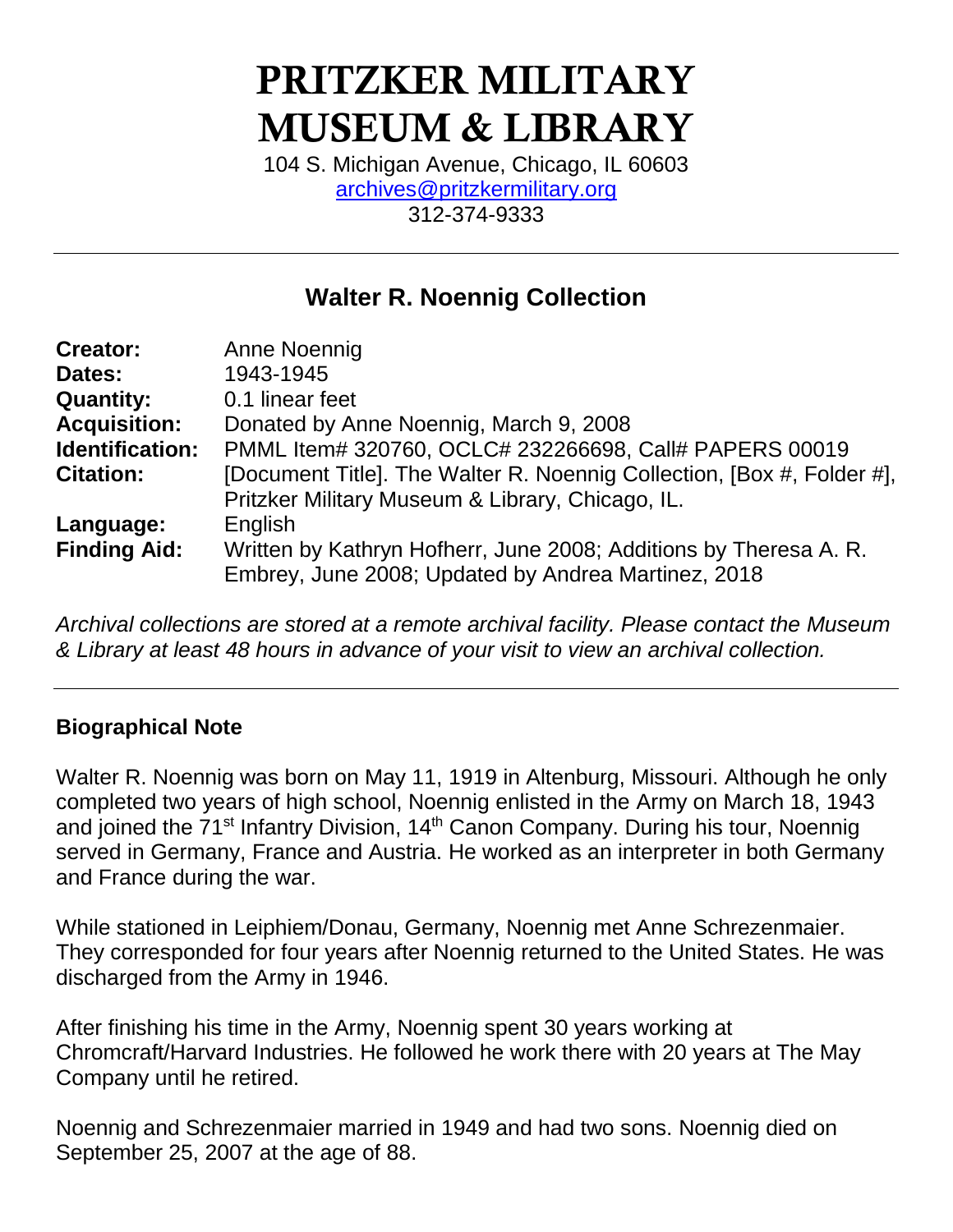#### **Awards**

Combat Infantry Badge U.S. Army World War II European Theatre Ribbon with two combat stars U.S. Army Good Conduct Ribbon

#### **Scope and Content of the Collection**

The collection contains papers of Corporal Walter R. Noennig as well as a uniform, patches, combat ribbons, pins, a bracelet and newspapers. The bulk of the collection concerns Corporal Noennig's military service for the years 1943-1946.

The collection contains a pair of orders given to Corporal Noennig. The first is a General Order awarding Corporal Noennig with the Combat Infantryman Badge. The second order is a Transfer Order to have Corporal Noennig considered for the Good Conduct Ribbon.

The collection also includes a handwritten letter from Corporal Noennig's wife, providing details of Corporal Noennig's service in World War II.

The collection also contains a World War II Army uniform, which includes a number of ribbons, badges, and patches. A 71<sup>st</sup> Infantry bracelet is also included.

The remainder of the collection consists of newspapers published in 1945.

#### **Arrangement**

The collection arrived with no discernable arrangement and was rearranged in a more efficient working order by PMML staff. The collection is contained within one archival folder.

## **Rights**

Copyrights held by Anne Noennig were transferred to the Pritzker Military Museum & Library. All other rights are held by the author or publisher. Users assume responsibility for following copyright laws as established by US Code Title 17.

## **Related Collections**

John Zukowski Collection Irving Heymont Collection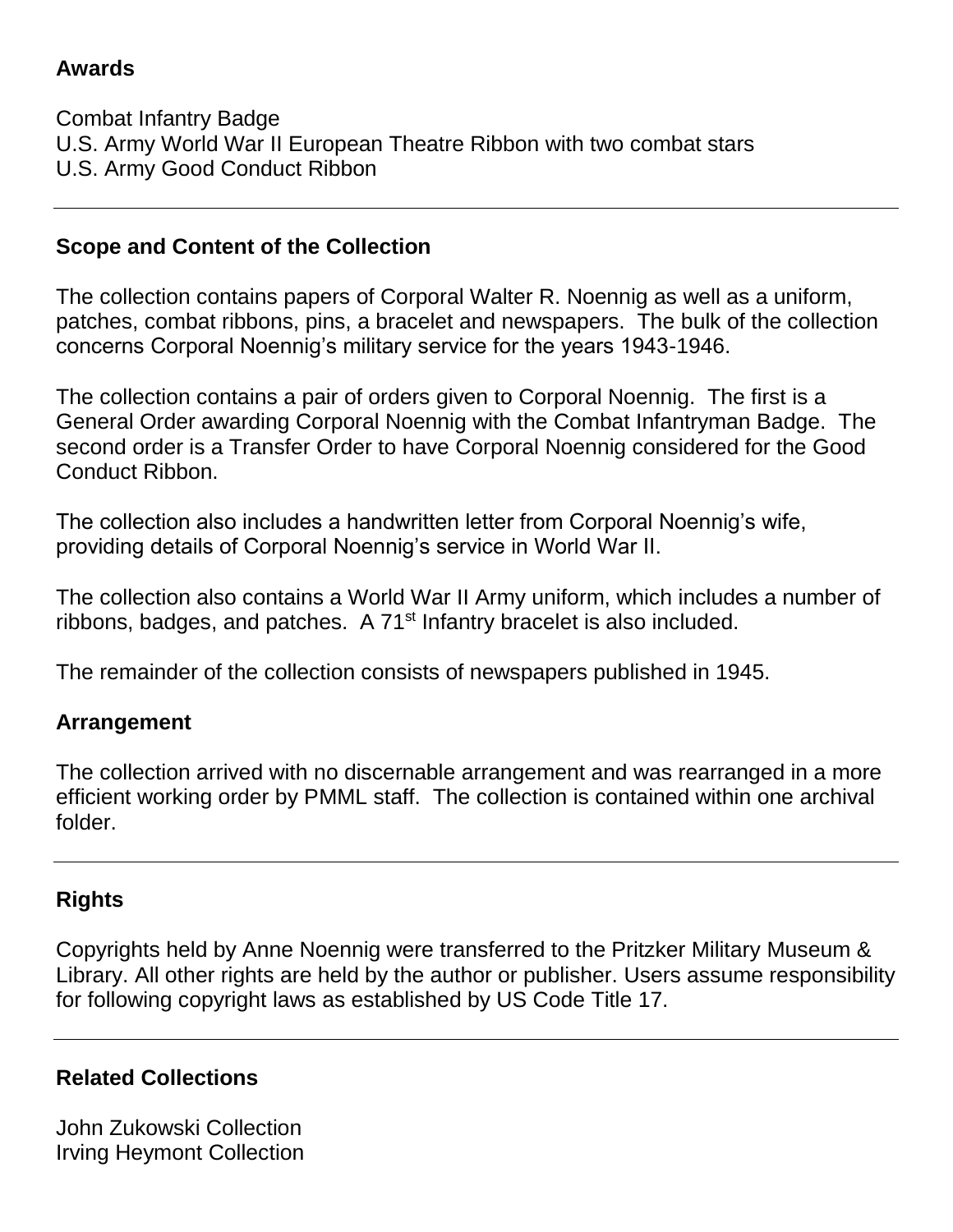# **Separations**

| Title:                            | <b>Red Circle News</b>                                                                                                                                |  |  |  |
|-----------------------------------|-------------------------------------------------------------------------------------------------------------------------------------------------------|--|--|--|
| Author:                           | United States. Army, 71 <sup>st</sup> Infantry Division                                                                                               |  |  |  |
| <b>Call Number:</b>               | v.1 no. 4 Aug 18, 1945                                                                                                                                |  |  |  |
| Title:                            | <b>Red Circle News</b>                                                                                                                                |  |  |  |
| Author:                           | United States. Army, 71 <sup>st</sup> Infantry Division                                                                                               |  |  |  |
| <b>Call Number:</b>               | v.1 no. 6 Sept 1, 1945                                                                                                                                |  |  |  |
| Title:                            | <b>Red Circle News</b>                                                                                                                                |  |  |  |
| Author:                           | United States. Army, 71 <sup>st</sup> Infantry Division                                                                                               |  |  |  |
| <b>Call Number:</b>               | v.1 no. 9 Sept 22, 1945                                                                                                                               |  |  |  |
| Title:                            | The Right of the Line                                                                                                                                 |  |  |  |
| Call Number:                      | v.1 no. 2 July 14, 1945                                                                                                                               |  |  |  |
| <u>Title:</u>                     | The Right of the Line                                                                                                                                 |  |  |  |
| <b>Call Number:</b>               | v.1 no. 7 Aug 18, 1945                                                                                                                                |  |  |  |
| Title:                            | The Right of the Line                                                                                                                                 |  |  |  |
| <b>Call Number:</b>               | v.1 no. 12 Sept 22, 1945                                                                                                                              |  |  |  |
| <u>Title:</u>                     | The Right of the Line                                                                                                                                 |  |  |  |
| <b>Call Number:</b>               | v.1 no. 13 Sept 29, 1945                                                                                                                              |  |  |  |
| Title:<br>Author:<br>Call Number: | <b>Stars &amp; Stripes</b><br>United States. Army. European Theater of Operations. Information<br>and Education Division.<br>v.1 no. 80 July 26, 1945 |  |  |  |
| <u>Title:</u><br>Author:          | <b>Stars &amp; Stripes</b><br>United States. Army. European Theater of Operations. Information<br>and Education Division.                             |  |  |  |
| <b>Call Number:</b>               | v.1 no. 140 Sept 24, 1945                                                                                                                             |  |  |  |
| <u>Title:</u><br><u>Author:</u>   | <b>Stars &amp; Stripes</b><br>United States. Army. European Theater of Operations. Information<br>and Education Division.                             |  |  |  |
| Call Number:                      | v.1 no. 141 Sept 25, 1945                                                                                                                             |  |  |  |
|                                   |                                                                                                                                                       |  |  |  |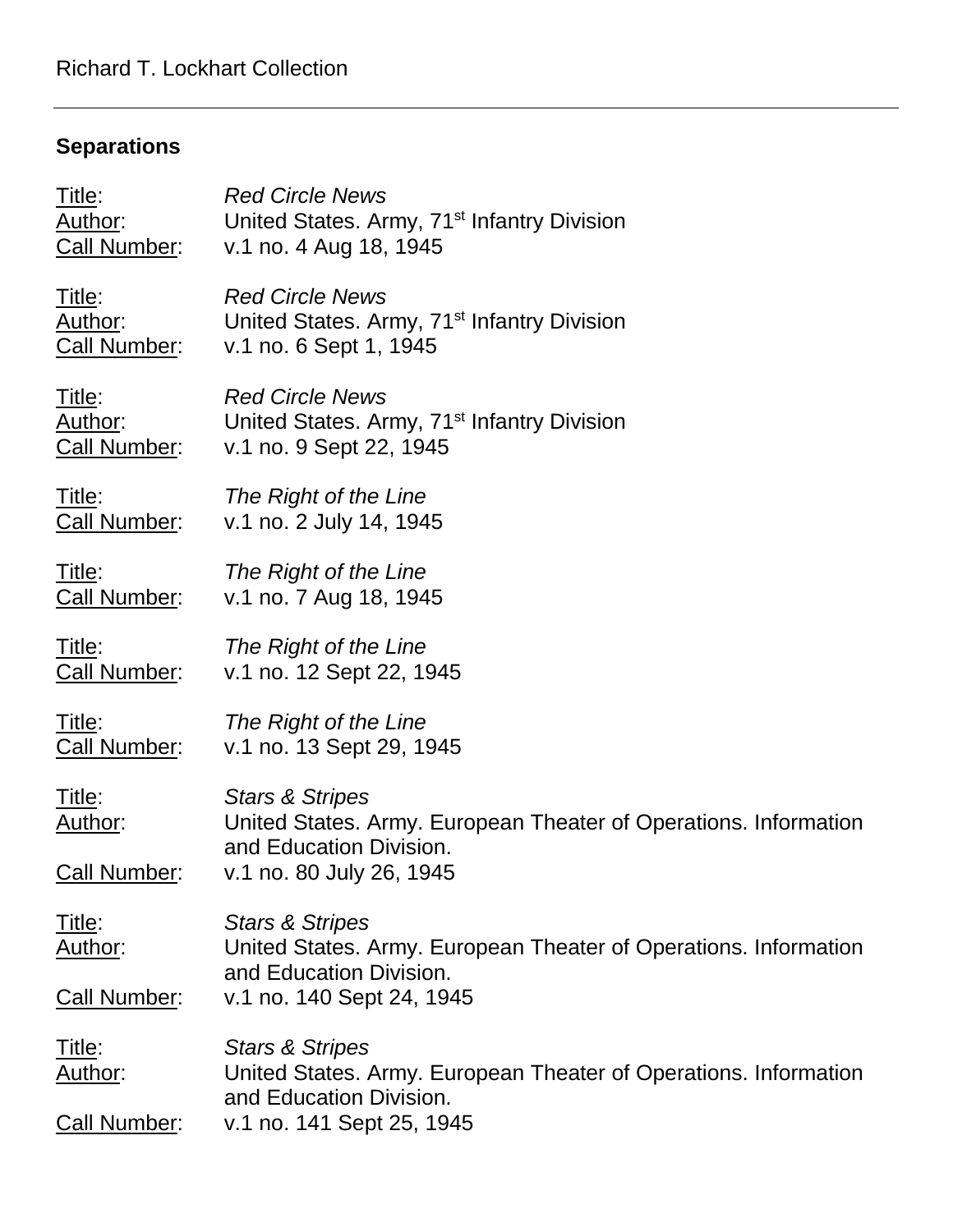| <b>PMML Item#</b> | <b>Call Number</b>  | <b>Item</b>                                                                 | Location |
|-------------------|---------------------|-----------------------------------------------------------------------------|----------|
| 300409            | <b>REALIA 00385</b> | 14 <sup>th</sup> Regiment Pins (4)                                          |          |
| 300410            | <b>REALIA 00386</b> | U.S. Army brass disc pin                                                    |          |
| 300411            | <b>REALIA 00387</b> | U.S. Army Infantry brass disc pin                                           |          |
| 300412            | <b>REALIA 00388</b> | U.S. Army Coastal Artillery brass<br>disc pin                               |          |
| 300413            | <b>REALIA 00389</b> | U.S. Army Combat Infantry (First<br>Award) badge                            |          |
| 300414            | <b>REALIA 00389</b> | U.S. Army World War II Victory<br><b>Ribbon</b>                             |          |
| 300415            | <b>REALIA 00390</b> | U.S. Army World War II European<br>Theatre Ribbon, with two combat<br>stars |          |
| 300416            | <b>REALIA 00391</b> | U.S. Army American Campaign<br>Ribbon                                       |          |
| 300417            | <b>REALIA 00392</b> | U.S. Army Good Conduct Ribbon                                               |          |
| 300418-300420     | <b>REALIA 00393</b> | Anti-Aircraft Command Patches (3)                                           |          |
| 300421            | <b>REALIA 00394</b> | <b>European Theater of Operations</b><br>Patch                              |          |
| 300422            | <b>REALIA 00395</b> | 71 <sup>st</sup> Infantry Metal Bracelet                                    |          |
| 300423            | <b>REALIA 00396</b> | U.S> Army Uniform (World War II,<br>enlisted)                               |          |
|                   |                     |                                                                             |          |

## **Key Subjects**

This collection is indexed under the following headings in the Library's online catalog. Researchers interested in materials about related topics, persons, or places should search the catalog using these subject headings.

#### **Names**

Noennig, Anne., 1930- Noennig, Walter R., 1919-2007